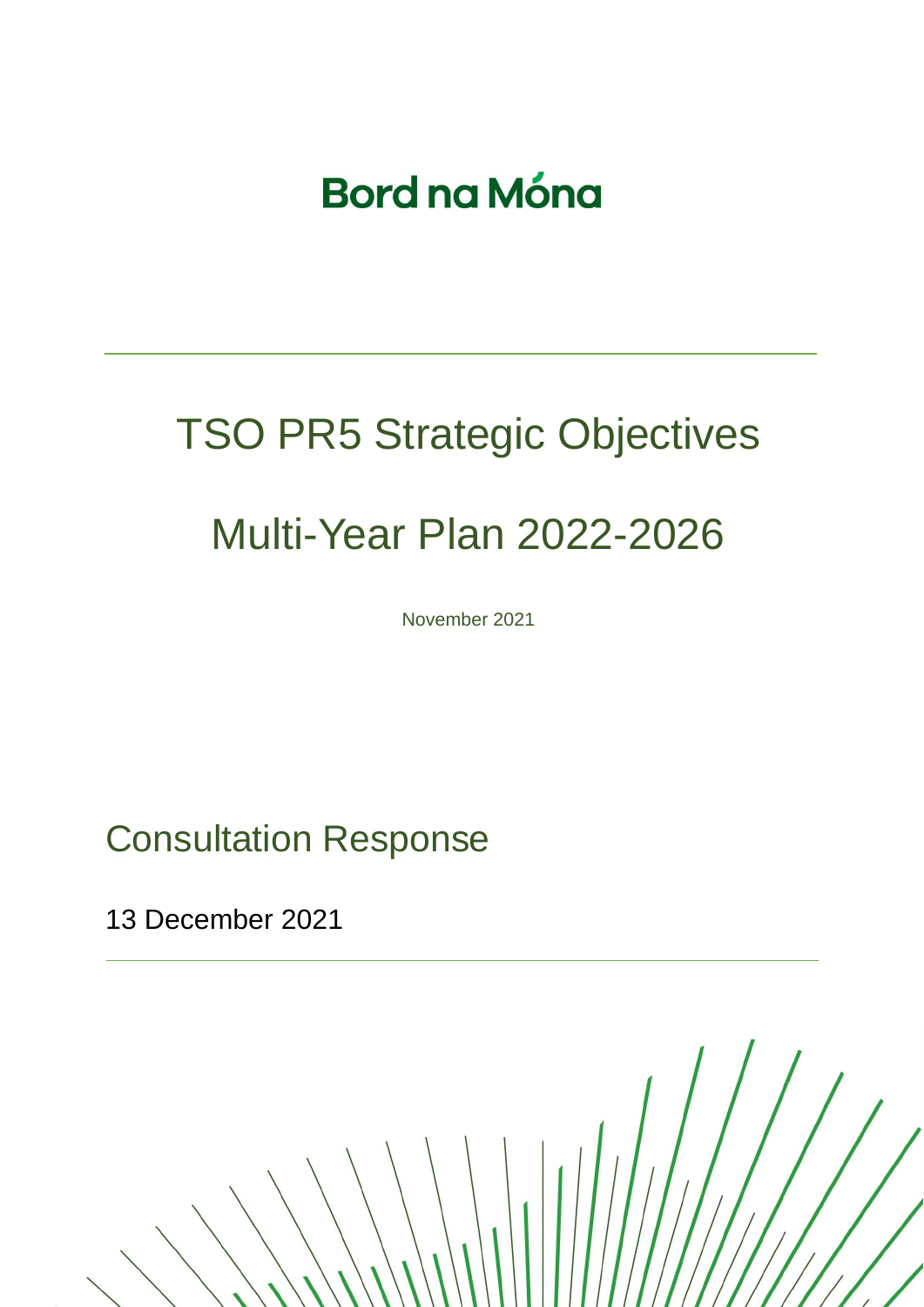## **1. Introduction**

Bord na Móna (BnM) is evolving to deliver essential climate solutions for Ireland. Having ceased peat harvesting, our focus is on developing Climate Solutions in renewable energy, sustainable waste management, carbon storage and biodiversity conservation.

BnM has a long history of contributing to Ireland's energy demand and we are actively considering development options that respond to energy needs of the Irish system while supporting the low carbon transition. We currently have over 500MW of generation assets under management and we are actively progressing large scale renewable projects totalling 1.5GW across our landbank. At BnM we are taking real and tangible action by building and managing large scale renewable energy infrastructure to deliver clean power for the national grid.

BnM welcomes the publication of the TSO PR5 Strategic Objectives Multi-Year Plan for comment. The national ambition for decarbonisation will only be achieved through a collaborative approach between the SOs, market participants, policy makers and increasingly with customer participation. As a leading developer of onshore wind and complementary technologies in Ireland, BnM is keen to play a leading role in contributing to the delivery of Ireland's 80% renewable electricity target.

While It would be possible to comment on many aspects of the paper, for clarity we have distilled our response to the most important areas for our business. BnM is supportive of the three key areas identified by the CRU for consideration in targeting the TSO incentives<sup>1</sup> namely, facilitating a secure low carbon future, increasing efficiency and protecting customers, and anticipation of future investments. Achieving these broad objectives through the successful delivery of the proposed workstreams are imperative to enable the low carbon transition.

### **2. Response**

The incentives are split into 4 areas, Networks, Markets, Operations and Engagement. Each of these areas has annual targets to achieve the objective. The BnM response is focused on the outcomes for customers and market participants from achieving these objectives.

#### **Networks**

BnM notes the ongoing multi-year deliverables identified under the Networks Incentive to develop a strategy and toolbox for flexible networks including 'non-wires' solutions. Given the resource constraints in delivering much needed grid reinforcement, BnM believe that it is important that the Island of Ireland implements innovative solutions such as non-wires grid forming technology to the greatest extent possible – and develops clearly laid plans to trial and implement same. We welcome the inclusion of this workstream in the networks incentive.

It is clear from the paper that the TSO recognises the need for "a transformational step change in the volume of network reinforcement delivered across the transmission network. This is required to support the delivery of the Renewable Ambition in an efficient and effective manner". Bord na Móna fully endorses this statement and its' sentiment.

In addition, the identification of key strategic enablers is welcome. Of particular note to BnM are 'planning', 'consents' and the 'technology toolbox'.

<sup>1</sup> EirGrid PR5 Strategic Objectives Multi Year Plan Consultation Paper (2021) [https://www.eirgridgroup.com/site](https://www.eirgridgroup.com/site-files/library/EirGrid/PR5-Strategic-Objectives-Multi-Year-Plan-Consultation-Paper.pdf)[files/library/EirGrid/PR5-Strategic-Objectives-Multi-Year-Plan-Consultation-Paper.pdf](https://www.eirgridgroup.com/site-files/library/EirGrid/PR5-Strategic-Objectives-Multi-Year-Plan-Consultation-Paper.pdf)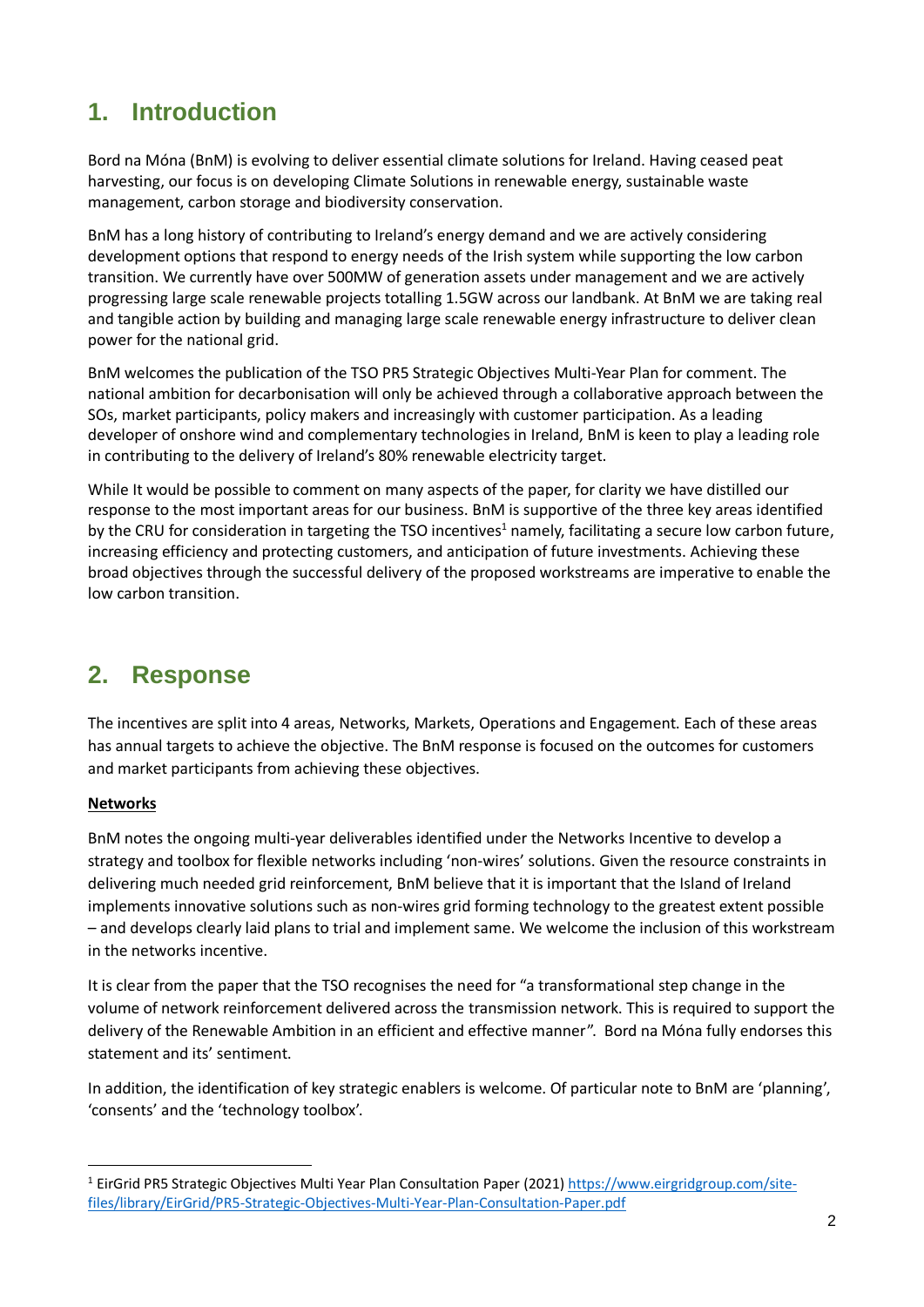Form a planning and consents perspective, the timeframe to obtain consents, and connect to the gas and electricity grids is by and large not within the control of a developer. BnM is supportive of the TSO engaging at a strategic level with the relevant authorities and agencies to progress projects in an optimal way. Hopefully, this will enable the TSO to provide clarity on the timelines for delivering much needed infrastructure to meet generation demand requirements so as to better serve the developer in committing to their delivery timelines.

In addition, the progression of a 'Technology Toolbox' focused on "identifying and implementing mechanisms, tools and processes, in addition to network build, to relieve network congestion in order to facilitate additional renewable connections and allow export of generation on to the system" is welcome. Given the resource constraints in bringing about urgently required grid reinforcement, BnM believes that adaption of innovative solutions including non-wires grid forming technology to the greatest extent possible is fundamental in achieving our RES-E targets. To do this, plans to trial and implement innovative solutions beyond the QTP would be welcome.

#### **Markets**

BnM is supportive of the deliverables identified under the markets incentive to enable the evolution of the current market design to achieve the 2030 targets. The two core work areas identified here are aligning markets to operational challenges of high RES-E and full integration of the SEM in the GB and EU markets. To do this there will be significant changes to the existing electricity market design, processes, and systems.

Separately, we note that the markets' incentive includes the following 'ongoing multi-year' deliverables:

- Future Arrangements Phase 1 New Daily Auction and Transition from DS3 System Services to
- Future Arrangements; Phase 2: Fixed Term Contracts for zero carbon; and
- Phase 3: Development of new services and longer-term risk management of Future Arrangements'.

In Q3 2021 the SEM Committee commenced a consultation on the High-Level Design for System Services Future Arrangements<sup>2</sup>. In that context it is unclear to BnM that these deliverables are fully agreed. There is no doubt that these workstreams have merit, and BnM is actively engaged in this area, however we would ask that the deliverables are adjusted as appropriate once the SEM Committee has considered the responses to the consultation.

#### **Operations**

This workstream is particularly important in enabling EirGrid, and generators to enhance their operations strategy to enhance the operational capability of the power system out to 2030. National targets for RES-E will see the integration of significant levels of renewable generation into the Irish energy mix. We note one of the proposed outcomes of this workstream for customers and market participants is "Operating the future power system with fewer conventional synchronous generators to accommodate large penetrations of variable non-synchronous RES and keeping curtailment levels to a minimum".

In that context we would highlight the unique benefits that Edenderry Power (EPL), a conventional synchronous generator, which in future will be fuelled by sustainable biomass – will be classified as 100% renewable generation. By being synchronous, dispatchable, providing inertia and electromagnetism, EPL is in fact helping bring more renewables on to the system by supporting grid stability with a low carbon solution. It will be important to ensure that new operation policies or rulesets enable plant with unique characteristics like EPL to be treated appropriately by the central market system.

<sup>&</sup>lt;sup>2</sup> SEM Committee Consultation Paper on HLD for System Services Future Market Arrangements (2021) [https://www.semcommittee.com/publications/sem-21-069-system-services-future-arrangements-high-level-design](https://www.semcommittee.com/publications/sem-21-069-system-services-future-arrangements-high-level-design-consultation-paper)[consultation-paper](https://www.semcommittee.com/publications/sem-21-069-system-services-future-arrangements-high-level-design-consultation-paper)